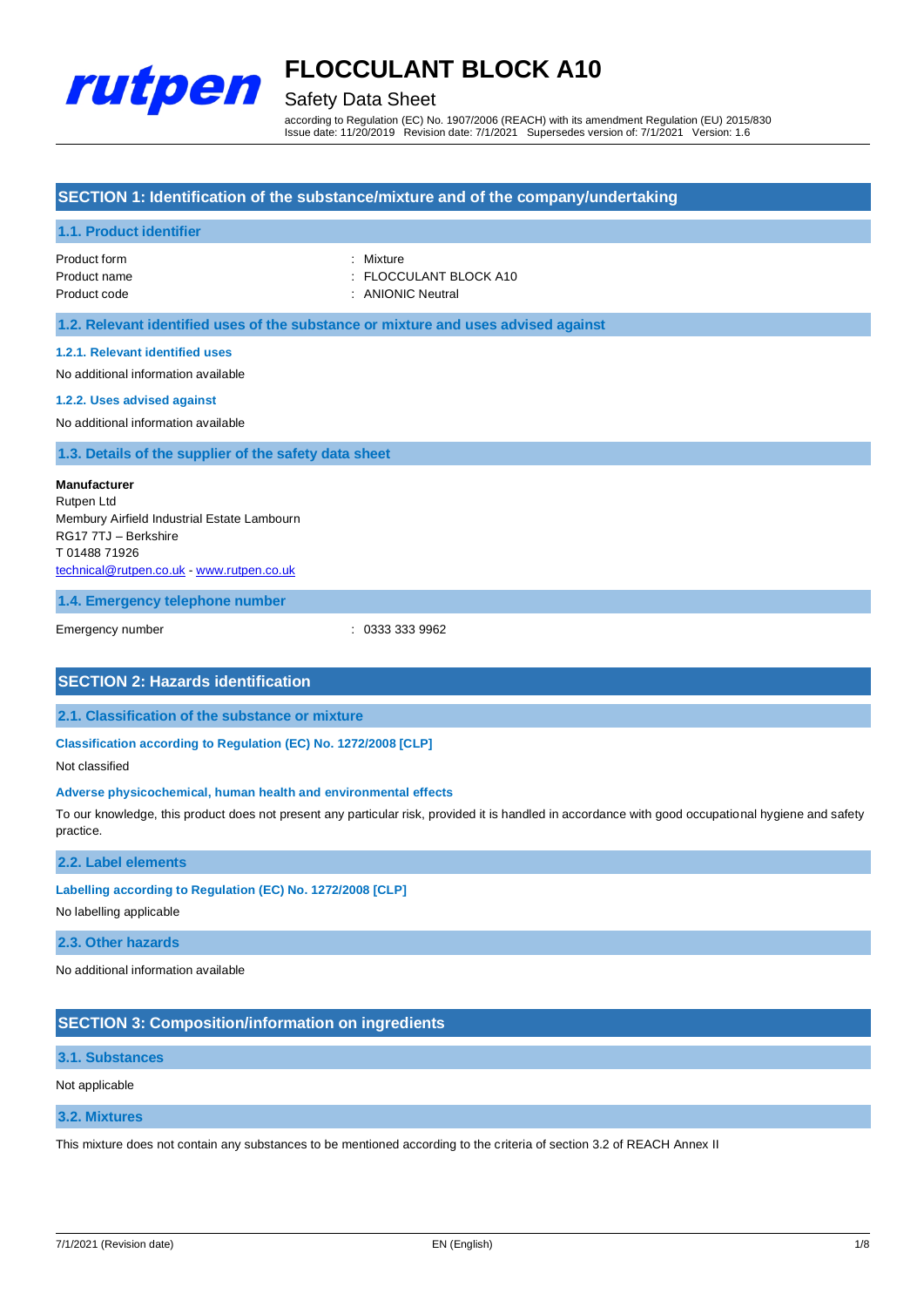# Safety Data Sheet

according to Regulation (EC) No. 1907/2006 (REACH) with its amendment Regulation (EU) 2015/830

| <b>SECTION 4: First aid measures</b>                                                                                                                       |                                                                                                                                                                                                             |
|------------------------------------------------------------------------------------------------------------------------------------------------------------|-------------------------------------------------------------------------------------------------------------------------------------------------------------------------------------------------------------|
| 4.1. Description of first aid measures                                                                                                                     |                                                                                                                                                                                                             |
| First-aid measures after inhalation<br>First-aid measures after skin contact<br>First-aid measures after eye contact<br>First-aid measures after ingestion | : Remove person to fresh air and keep comfortable for breathing.<br>: Wash skin with plenty of water.<br>: Rinse eyes with water as a precaution.<br>: Call a poison center or a doctor if you feel unwell. |
| 4.2. Most important symptoms and effects, both acute and delayed                                                                                           |                                                                                                                                                                                                             |
| No additional information available                                                                                                                        |                                                                                                                                                                                                             |
|                                                                                                                                                            | 4.3. Indication of any immediate medical attention and special treatment needed                                                                                                                             |
|                                                                                                                                                            |                                                                                                                                                                                                             |

Treat symptomatically.

| <b>SECTION 5: Firefighting measures</b>                    |                                                                                                                                             |  |  |
|------------------------------------------------------------|---------------------------------------------------------------------------------------------------------------------------------------------|--|--|
| 5.1. Extinguishing media                                   |                                                                                                                                             |  |  |
| Suitable extinguishing media                               | Water spray. Dry powder. Foam.                                                                                                              |  |  |
| 5.2. Special hazards arising from the substance or mixture |                                                                                                                                             |  |  |
| Hazardous decomposition products in case of fire           | : Toxic fumes may be released.                                                                                                              |  |  |
| 5.3. Advice for firefighters                               |                                                                                                                                             |  |  |
| Protection during firefighting                             | : Do not attempt to take action without suitable protective equipment. Self-contained<br>breathing apparatus. Complete protective clothing. |  |  |

| <b>SECTION 6: Accidental release measures</b>                            |                                                                                                                                                                |
|--------------------------------------------------------------------------|----------------------------------------------------------------------------------------------------------------------------------------------------------------|
| 6.1. Personal precautions, protective equipment and emergency procedures |                                                                                                                                                                |
| 6.1.1. For non-emergency personnel                                       |                                                                                                                                                                |
| Emergency procedures                                                     | : Ventilate spillage area.                                                                                                                                     |
| 6.1.2. For emergency responders                                          |                                                                                                                                                                |
| Protective equipment                                                     | : Do not attempt to take action without suitable protective equipment. For further information<br>refer to section 8: "Exposure controls/personal protection". |
| <b>6.2. Environmental precautions</b>                                    |                                                                                                                                                                |
| Avoid release to the environment.                                        |                                                                                                                                                                |
| 6.3. Methods and material for containment and cleaning up                |                                                                                                                                                                |
| Methods for cleaning up<br>Other information                             | : Mechanically recover the product.<br>Dispose of materials or solid residues at an authorized site.                                                           |
| 6.4. Reference to other sections                                         |                                                                                                                                                                |

For further information refer to section 13.

| <b>SECTION 7: Handling and storage</b>            |                                                                                                                                                                                              |
|---------------------------------------------------|----------------------------------------------------------------------------------------------------------------------------------------------------------------------------------------------|
| 7.1. Precautions for safe handling                |                                                                                                                                                                                              |
| Precautions for safe handling<br>Hygiene measures | : Ensure good ventilation of the work station. Wear personal protective equipment.<br>: Do not eat, drink or smoke when using this product. Always wash hands after handling the<br>product. |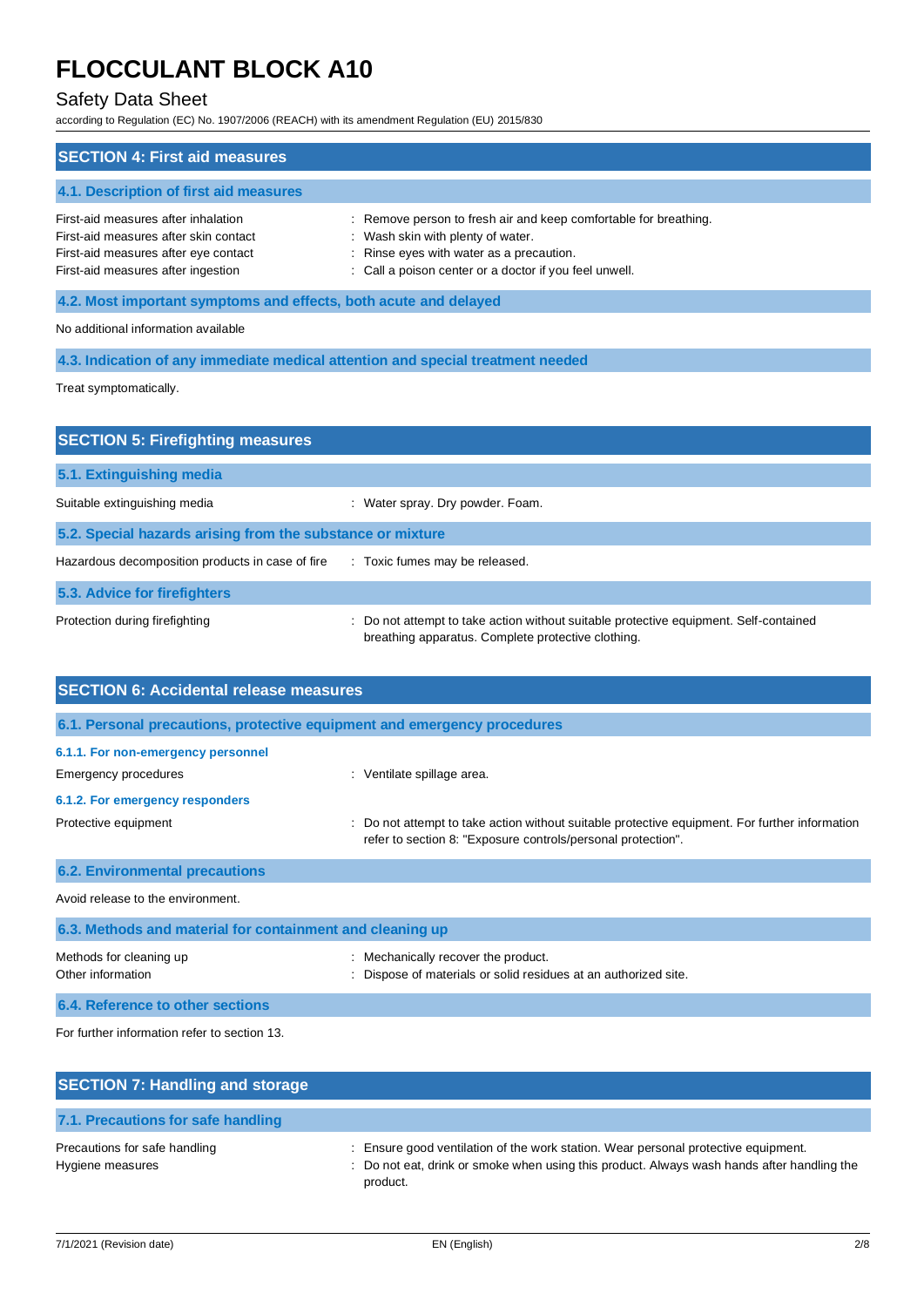# Safety Data Sheet

according to Regulation (EC) No. 1907/2006 (REACH) with its amendment Regulation (EU) 2015/830

## **7.2. Conditions for safe storage, including any incompatibilities**

Storage conditions **Storage conditions** : Store in a well-ventilated place. Keep cool.

# **7.3. Specific end use(s)**

No additional information available

# **SECTION 8: Exposure controls/personal protection**

### **8.1. Control parameters**

### **8.1.1 National occupational exposure and biological limit values**

No additional information available

#### **8.1.2. Recommended monitoring procedures**

No additional information available

#### **8.1.3. Air contaminants formed**

No additional information available

#### **8.1.4. DNEL and PNEC**

No additional information available

#### **8.1.5. Control banding**

No additional information available

## **8.2. Exposure controls**

#### **8.2.1. Appropriate engineering controls**

**Appropriate engineering controls:** Ensure good ventilation of the work station.

#### **8.2.2. Personal protection equipment**

**Personal protective equipment symbol(s):**



#### **8.2.2.1. Eye and face protection**

**Eye protection:** Safety glasses

#### **8.2.2.2. Skin protection**

**Skin and body protection:** Wear suitable protective clothing

**Hand protection:** Protective gloves

#### **8.2.2.3. Respiratory protection**

**Respiratory protection:** In case of insufficient ventilation, wear suitable respiratory equipment

## **8.2.2.4. Thermal hazards**

No additional information available

#### **8.2.3. Environmental exposure controls**

#### **Environmental exposure controls:**

Avoid release to the environment.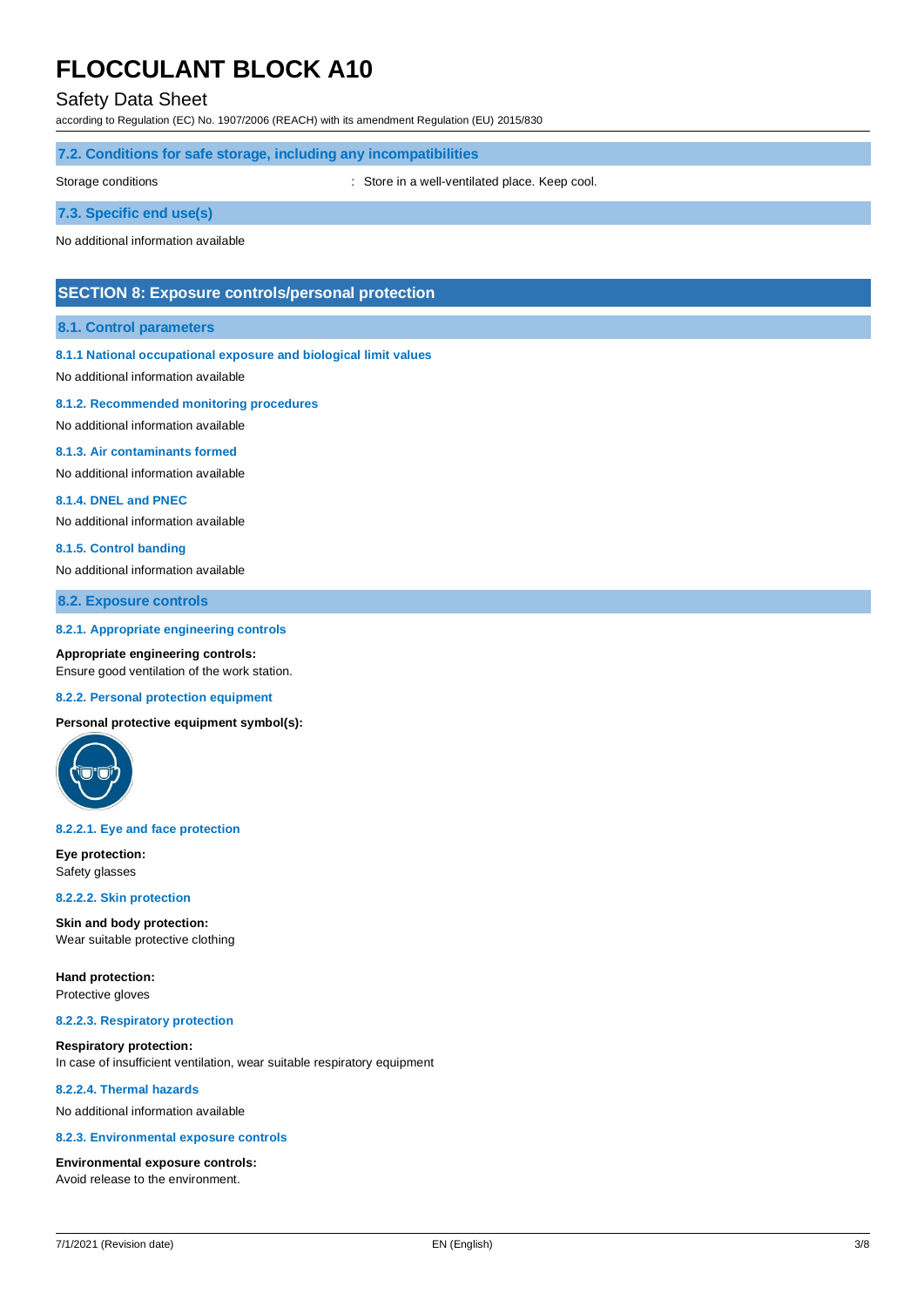# Safety Data Sheet

according to Regulation (EC) No. 1907/2006 (REACH) with its amendment Regulation (EU) 2015/830

| <b>SECTION 9: Physical and chemical properties</b>         |                       |  |  |  |
|------------------------------------------------------------|-----------------------|--|--|--|
| 9.1. Information on basic physical and chemical properties |                       |  |  |  |
| Physical state                                             | Solid                 |  |  |  |
| Colour                                                     | white.                |  |  |  |
| Odour                                                      | odourless.            |  |  |  |
| Odour threshold                                            | No data available     |  |  |  |
| рH                                                         | Approx. 7             |  |  |  |
| Relative evaporation rate (butylacetate=1)                 | No data available     |  |  |  |
| Melting point                                              | No data available     |  |  |  |
| Freezing point                                             | Not applicable        |  |  |  |
| Boiling point                                              | No data available     |  |  |  |
| Flash point                                                | Not applicable        |  |  |  |
| Auto-ignition temperature                                  | Not applicable        |  |  |  |
| Decomposition temperature                                  | No data available     |  |  |  |
| Flammability (solid, gas)                                  | Non flammable.        |  |  |  |
| Vapour pressure                                            | No data available     |  |  |  |
| Relative vapour density at 20 °C                           | No data available     |  |  |  |
| Relative density                                           | $1000 \text{ kg/m}^3$ |  |  |  |
| Solubility                                                 | No data available     |  |  |  |
| Partition coefficient n-octanol/water (Log Pow)            | No data available     |  |  |  |
| Viscosity, kinematic                                       | Not applicable        |  |  |  |
| Viscosity, dynamic                                         | No data available     |  |  |  |
| <b>Explosive properties</b>                                | No data available     |  |  |  |
| Oxidising properties                                       | No data available     |  |  |  |
| <b>Explosive limits</b>                                    | Not applicable        |  |  |  |

#### **9.2. Other information**

No additional information available

# **SECTION 10: Stability and reactivity**

# **10.1. Reactivity**

The product is non-reactive under normal conditions of use, storage and transport.

### **10.2. Chemical stability**

Stable under normal conditions.

**10.3. Possibility of hazardous reactions**

No dangerous reactions known under normal conditions of use.

## **10.4. Conditions to avoid**

None under recommended storage and handling conditions (see section 7).

**10.5. Incompatible materials**

No additional information available

**10.6. Hazardous decomposition products**

Under normal conditions of storage and use, hazardous decomposition products should not be produced.

| <b>SECTION 11: Toxicological information</b>           |                                      |  |
|--------------------------------------------------------|--------------------------------------|--|
| 11.1 Information on toxicological effects              |                                      |  |
| Acute toxicity (oral)                                  | : Not classified                     |  |
| Acute toxicity (dermal)<br>Acute toxicity (inhalation) | : Not classified<br>: Not classified |  |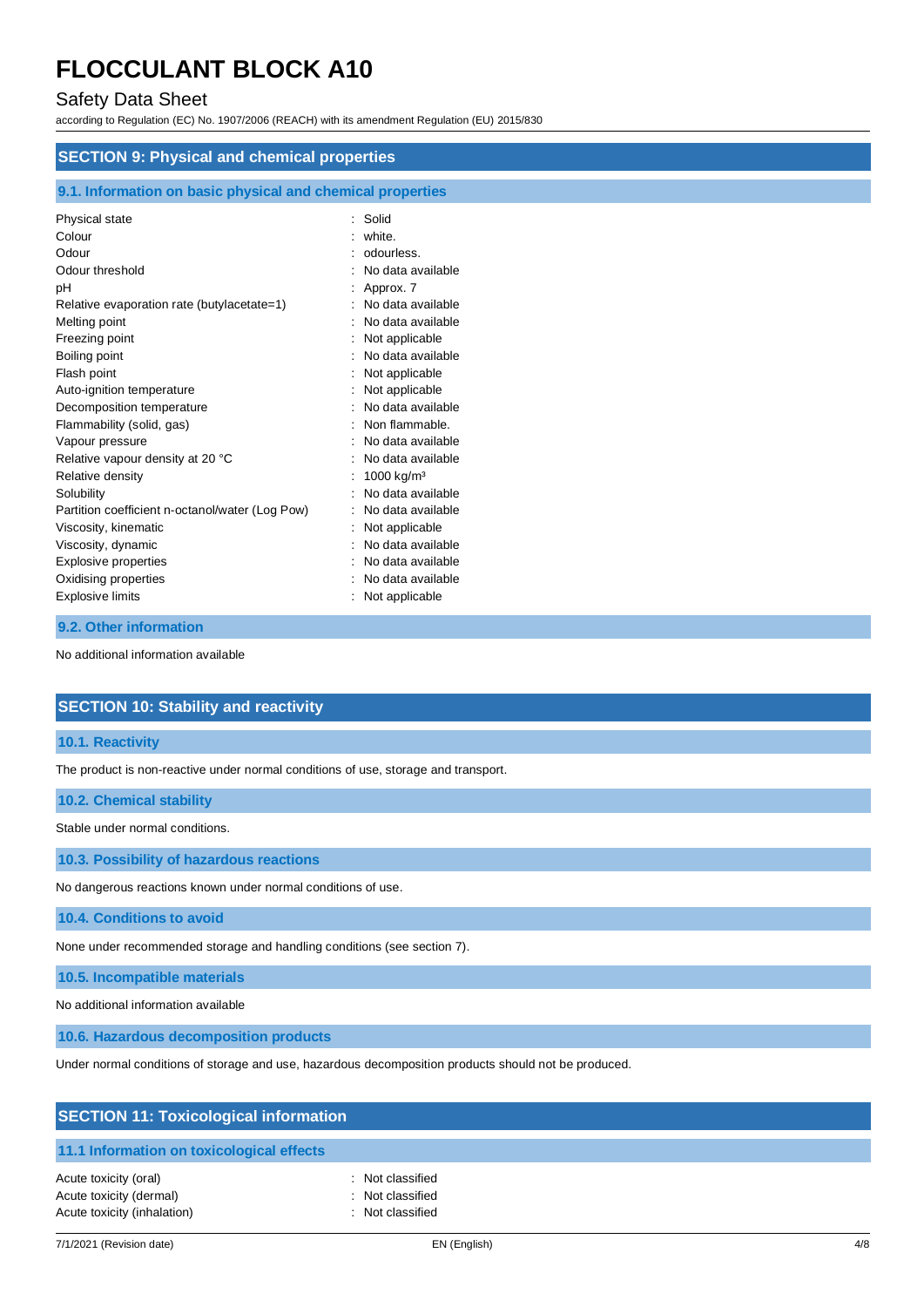# Safety Data Sheet

according to Regulation (EC) No. 1907/2006 (REACH) with its amendment Regulation (EU) 2015/830

| Skin corrosion/irritation         | : Not classified<br>pH: Approx. 7 |
|-----------------------------------|-----------------------------------|
| Serious eye damage/irritation     | : Not classified<br>pH: Approx. 7 |
| Respiratory or skin sensitisation | : Not classified                  |
| Germ cell mutagenicity            | : Not classified                  |
| Carcinogenicity                   | : Not classified                  |
| Reproductive toxicity             | : Not classified                  |
| STOT-single exposure              | : Not classified                  |
| STOT-repeated exposure            | : Not classified                  |
| Aspiration hazard                 | : Not classified                  |
| <b>FLOCCULANT BLOCK A10</b>       |                                   |
| Viscosity, kinematic              | Not applicable                    |

| <b>SECTION 12: Ecological information</b>                    |                                                                                                                            |
|--------------------------------------------------------------|----------------------------------------------------------------------------------------------------------------------------|
| 12.1. Toxicity                                               |                                                                                                                            |
| Ecology - general                                            | : The product is not considered harmful to aquatic organisms nor to cause long-term adverse<br>effects in the environment. |
| Hazardous to the aquatic environment, short-term<br>(acute)  | : Not classified                                                                                                           |
| Hazardous to the aquatic environment, long-term<br>(chronic) | : Not classified                                                                                                           |
| Not rapidly degradable                                       |                                                                                                                            |
| 12.2. Persistence and degradability                          |                                                                                                                            |
| No additional information available                          |                                                                                                                            |
| 12.3. Bioaccumulative potential                              |                                                                                                                            |
| No additional information available                          |                                                                                                                            |
| 12.4. Mobility in soil                                       |                                                                                                                            |
| No additional information available                          |                                                                                                                            |
| 12.5. Results of PBT and vPvB assessment                     |                                                                                                                            |
| No additional information available                          |                                                                                                                            |
| 12.6. Other adverse effects                                  |                                                                                                                            |
| No additional information available                          |                                                                                                                            |
| <b>SECTION 13: Disposal considerations</b>                   |                                                                                                                            |

# **13.1. Waste treatment methods**

Waste treatment methods : Dispose of contents/container in accordance with licensed collector's sorting instructions.

| <b>SECTION 14: Transport information</b>         |               |               |               |               |
|--------------------------------------------------|---------------|---------------|---------------|---------------|
| In accordance with ADR / IMDG / IATA / ADN / RID |               |               |               |               |
| <b>ADR</b>                                       | <b>IMDG</b>   | <b>IATA</b>   | <b>ADN</b>    | <b>RID</b>    |
| 14.1. UN number                                  |               |               |               |               |
| Not regulated                                    | Not regulated | Not regulated | Not regulated | Not regulated |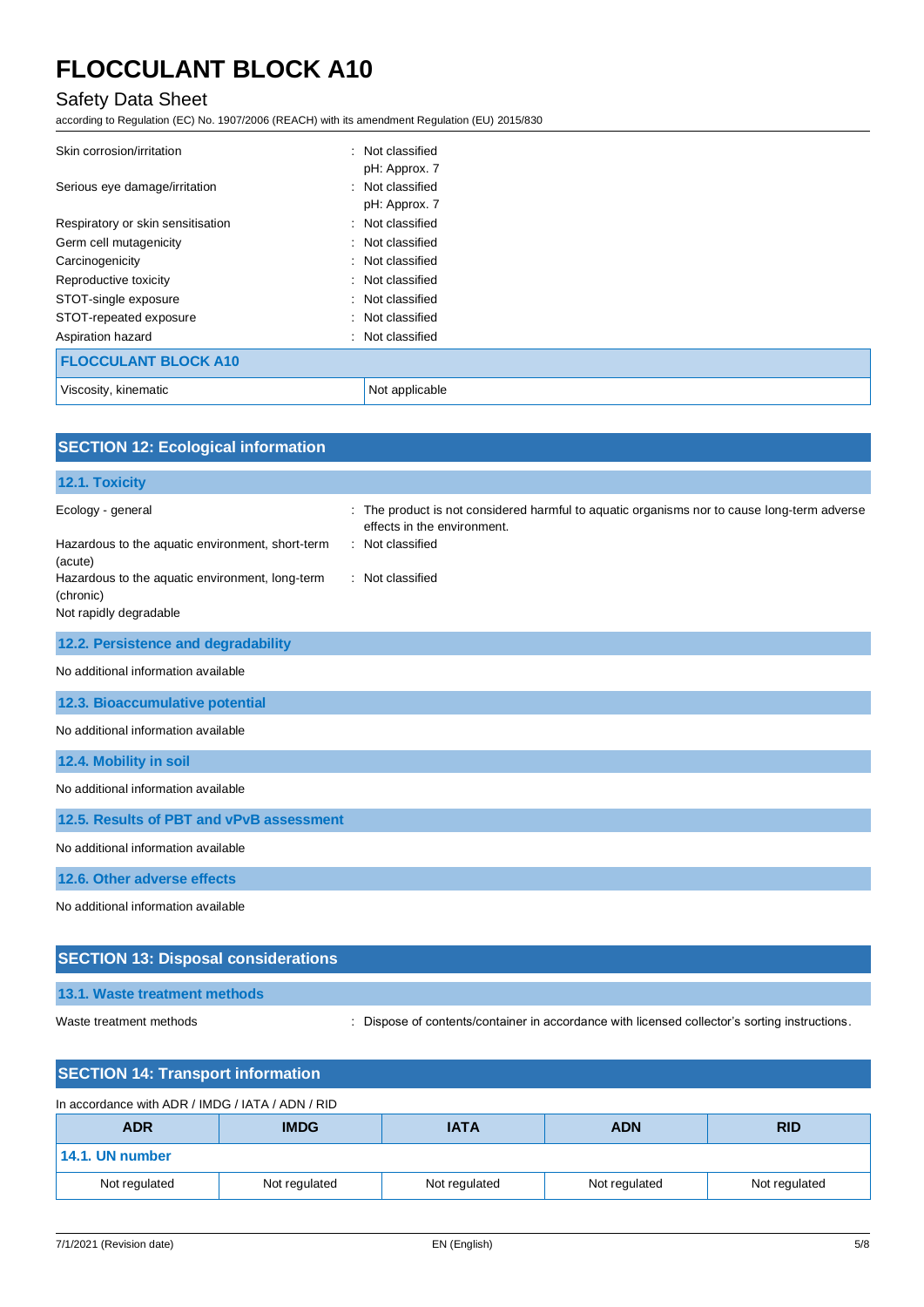# Safety Data Sheet

according to Regulation (EC) No. 1907/2006 (REACH) with its amendment Regulation (EU) 2015/830

| <b>ADR</b>                             | <b>IMDG</b>   | <b>IATA</b>   | <b>ADN</b>    | <b>RID</b>    |
|----------------------------------------|---------------|---------------|---------------|---------------|
| 14.2. UN proper shipping name          |               |               |               |               |
| Not regulated                          | Not regulated | Not regulated | Not regulated | Not regulated |
| 14.3. Transport hazard class(es)       |               |               |               |               |
| Not regulated                          | Not regulated | Not regulated | Not regulated | Not regulated |
| 14.4. Packing group                    |               |               |               |               |
| Not regulated                          | Not regulated | Not regulated | Not regulated | Not regulated |
| 14.5. Environmental hazards            |               |               |               |               |
| Not regulated                          | Not regulated | Not regulated | Not regulated | Not regulated |
| No supplementary information available |               |               |               |               |

**14.6. Special precautions for user**

#### **Overland transport**

Not regulated

# **Transport by sea**

Not regulated

#### **Air transport**

Not regulated

### **Inland waterway transport** Not regulated

# **Rail transport**

Not regulated

**14.7. Transport in bulk according to Annex II of Marpol and the IBC Code**

Not applicable

# **SECTION 15: Regulatory information**

**15.1. Safety, health and environmental regulations/legislation specific for the substance or mixture**

#### **15.1.1. EU-Regulations**

Contains no REACH substances with Annex XVII restrictions

Contains no substance on the REACH candidate list

Contains no REACH Annex XIV substances

Contains no substance subject to Regulation (EU) No 649/2012 of the European Parliament and of the Council of 4 July 2012 concerning the export and import of hazardous chemicals.

Contains no substance subject to Regulation (EU) No 2019/1021 of the European Parliament and of the Council of 20 June 2019 on persistent organic pollutants

Contains no substance subject to Regulation (EU) 2019/1148 of the European Parliament and of the Council of 20 June 2019 on the marketing and use of explosives precursors.

### **15.1.2. National regulations**

#### **Germany**

| Water hazard class (WGK)                           | : WGK 1, Slightly hazardous to water (Classification according to AwSV, Annex 1) |
|----------------------------------------------------|----------------------------------------------------------------------------------|
| Hazardous Incident Ordinance (12. BImSchV)         | : Is not subject of the Hazardous Incident Ordinance (12. BImSchV)               |
| <b>Netherlands</b>                                 |                                                                                  |
| SZW-lijst van kankerverwekkende stoffen            | : None of the components are listed                                              |
| SZW-lijst van mutagene stoffen                     | : None of the components are listed                                              |
| SZW-lijst van reprotoxische stoffen – Borstvoeding | : None of the components are listed                                              |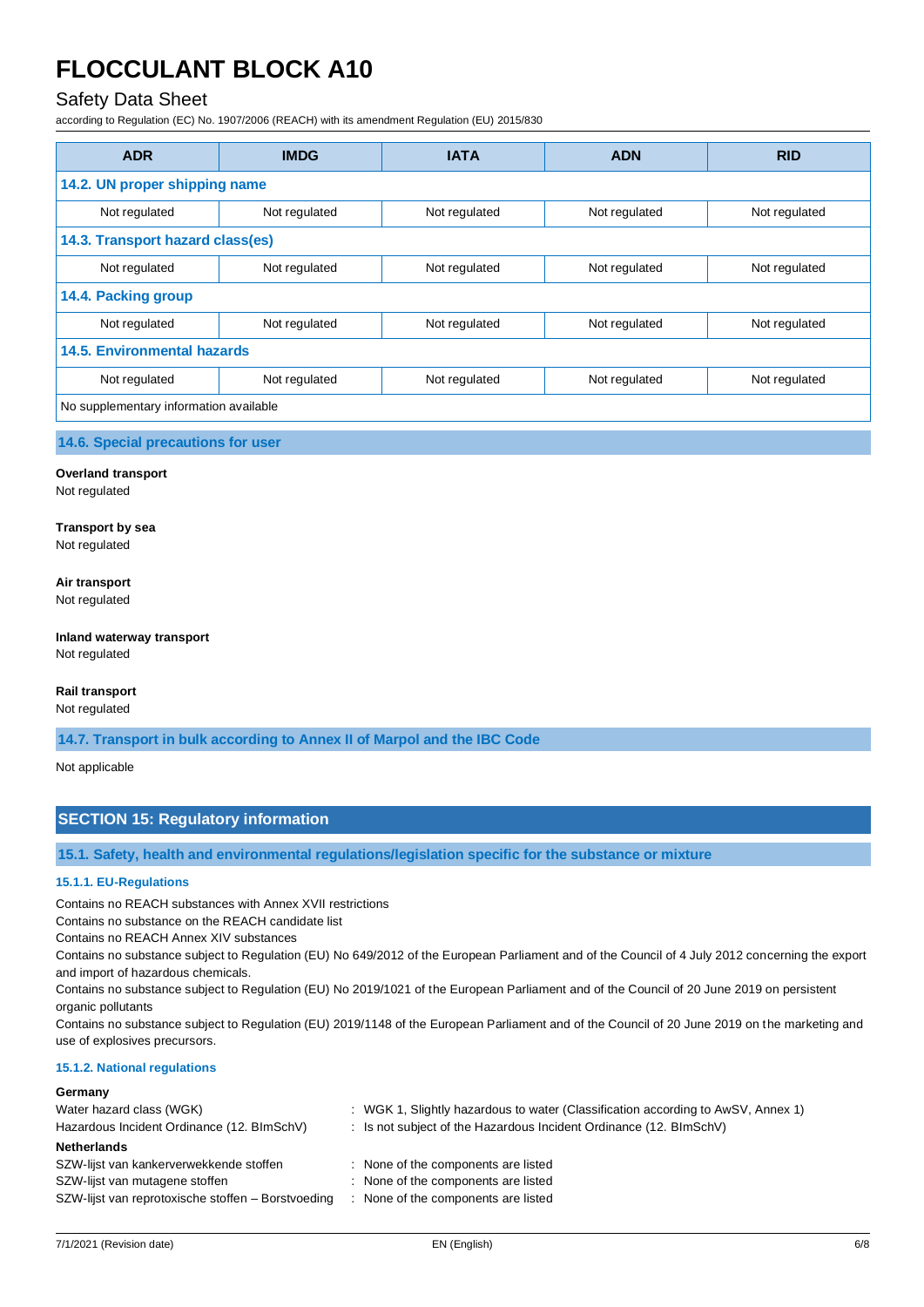# Safety Data Sheet

according to Regulation (EC) No. 1907/2006 (REACH) with its amendment Regulation (EU) 2015/830

| SZW-lijst van reprotoxische stoffen -<br>Vruchtbaarheid | : None of the components are listed                 |
|---------------------------------------------------------|-----------------------------------------------------|
| SZW-lijst van reprotoxische stoffen - Ontwikkeling      | None of the components are listed<br>$\mathbb{R}^n$ |
| Switzerland<br>Storage class (LK)                       | : NG - Non-hazardous                                |
| 15.2. Chemical safety assessment                        |                                                     |

No chemical safety assessment has been carried out

# **SECTION 16: Other information**

| <b>Abbreviations and acronyms:</b> |                                                                                                 |  |
|------------------------------------|-------------------------------------------------------------------------------------------------|--|
| <b>ADN</b>                         | European Agreement concerning the International Carriage of Dangerous Goods by Inland Waterways |  |
| ADR                                | European Agreement concerning the International Carriage of Dangerous Goods by Road             |  |
| ATE                                | <b>Acute Toxicity Estimate</b>                                                                  |  |
| <b>BCF</b>                         | <b>Bioconcentration factor</b>                                                                  |  |
| <b>BLV</b>                         | Biological limit value                                                                          |  |
| <b>BOD</b>                         | Biochemical oxygen demand (BOD)                                                                 |  |
| COD                                | Chemical oxygen demand (COD)                                                                    |  |
| <b>DMEL</b>                        | Derived Minimal Effect level                                                                    |  |
| <b>DNEL</b>                        | Derived-No Effect Level                                                                         |  |
| EC-No.                             | European Community number                                                                       |  |
| <b>EC50</b>                        | Median effective concentration                                                                  |  |
| EN                                 | European Standard                                                                               |  |
| <b>IARC</b>                        | International Agency for Research on Cancer                                                     |  |
| <b>IATA</b>                        | International Air Transport Association                                                         |  |
| <b>IMDG</b>                        | International Maritime Dangerous Goods                                                          |  |
| <b>LC50</b>                        | Median lethal concentration                                                                     |  |
| LD50                               | Median lethal dose                                                                              |  |
| LOAEL                              | Lowest Observed Adverse Effect Level                                                            |  |
| <b>NOAEC</b>                       | No-Observed Adverse Effect Concentration                                                        |  |
| <b>NOAEL</b>                       | No-Observed Adverse Effect Level                                                                |  |
| <b>NOEC</b>                        | No-Observed Effect Concentration                                                                |  |
| OECD                               | Organisation for Economic Co-operation and Development                                          |  |
| OEL                                | Occupational Exposure Limit                                                                     |  |
| PBT                                | Persistent Bioaccumulative Toxic                                                                |  |
| <b>PNEC</b>                        | <b>Predicted No-Effect Concentration</b>                                                        |  |
| <b>RID</b>                         | Regulations concerning the International Carriage of Dangerous Goods by Rail                    |  |
| SDS                                | Safety Data Sheet                                                                               |  |
| <b>STP</b>                         | Sewage treatment plant                                                                          |  |
| ThOD                               | Theoretical oxygen demand (ThOD)                                                                |  |
| <b>TLM</b>                         | Median Tolerance Limit                                                                          |  |
| <b>VOC</b>                         | Volatile Organic Compounds                                                                      |  |